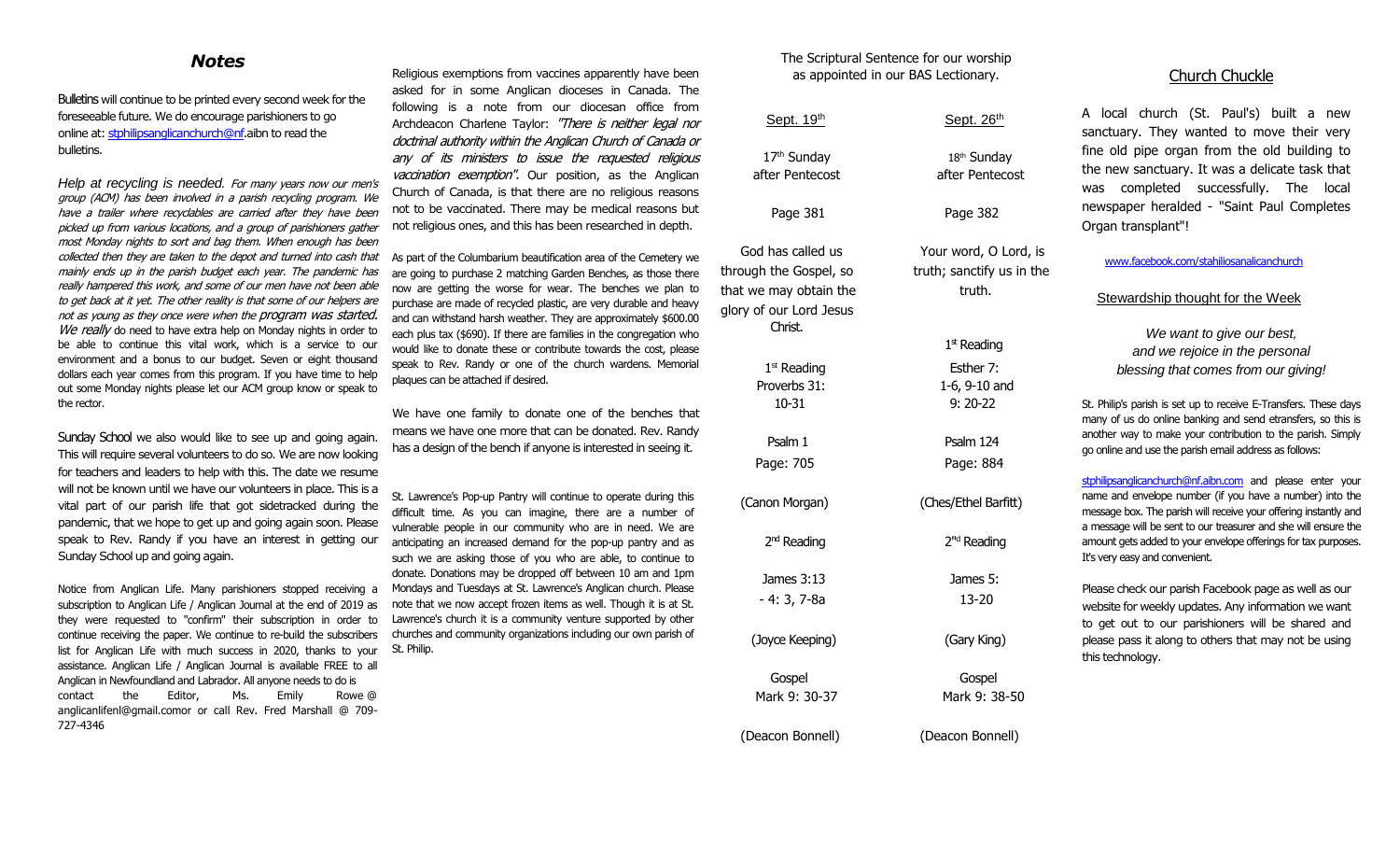## *NOTICES/MEMORABLE DATES*

Pre-registration for worship will no longer be required after September  $5<sup>th</sup>$ . However, should we be aware of a possible Covid case of anyone that attended our service public notice will be issued.

**September 19th** - Our choir is now back to weekly practice every Wednesday evening. We would love to see a few more people join the choir, there is no age restriction, all is required is a love of singing.

### **September 23rd — ACM Meeting — 6:00 pm**

**September 20<sup>th</sup>** is election day in Canada. We encourage everyone to utilize their freedom to visit a voting station and mark an X for the candidate of your choice. We also say thank you to every candidate that stepped forward to offer themselves for election in all parties. When the election is over our prayer is for unity as our nation begins the work of rebuilding from this global pandemic.

September 28<sup>th</sup> - municipalities from all over our province will be holding elections. Again, we are thankful to those who have offered themselves for elected office and encourage everyone to come out and vote for the candidates you want to lead your community over the next few years.

**October 16th** is *World Food Day!* We are asking parishioners on that day to help us fill up our food boxes in the foyer with nonperishable food items. After Sunday, October 17<sup>th</sup>, all items will be taken to the community Pop-Up Pantry, which operates from St. Lawrence's parish. Our food boxes are in the foyer all the time and we welcome donations of food weekly, but on that day we want to make it extra special.

**October 21st** - Queen's College Convocation will be held on Thursday, October 2e 7:30 pm at St. Mary's Church. The guest speaker will be our Primate, Archbishop Linda Nicholls. Rev. Randy will be robed and join the rest of the Corporation members in the procession. Please pray for those who will receive their degrees and certificates at the convocation.

**October 24<sup>th</sup>** will be designated Queen's College Appeal Sunday in our parish. Envelopes will be available prior to this Sunday and we ask parishioners to place a special contribution for the work of the college in preparing men and women for both ordained and lay ministry.

Updated diocesan Covid-19 protocols. Currently the mandatory mask rule has been lifted, and it is one's choice to wear one. We are still very much aware that there is Covid-19 in our province, so we must still be very cautious when we gather for worship. We are suggesting that masks be worn when not sitting in the pews and when coming forward for Eucharist. We will still respect everyone's private space by maintaining distance. We are encouraged by the high number of vaccinations in our province but we are still not quite where we would like to be in relaxing all the restrictions.

The Canon E.B. Cheeseman Parish Centre is now available for rental for birthday parties, showers, etc. We will still need to exercise care and caution when using the parish centre, and we are not yet at a point where we can rent it out for maximum occupancy, as we must still observe the rule of physical distancing. If anyone is interested in renting the Centre please contact Donna or Janice Spurrell and they will be able to inform you of the current rules around its use. These rules can change at any time based on direction from our Chief Medical Officer and/or our Diocesan Covid team.

If you would like to receive Rev. Randy's weekly email please provide your email address. Periodically, the Rector sends out emails to all those in the parish whose email he has on file. Please provide him with your email address by emailing him at lockyerrandy@gmailcom.

Our Food Bank boxes are still in the foyer and we welcome donations of nonperishable food items to be dropped into them. Once they are full we take them to the Pop-Up Pantry (food bank) at St. Lawrence's church.

# Who is an ACW member or an ACM member? The

short answer is, every woman of our parish is an ACW member and every man is an ACM member. We would love to get the numbers of active members up that attend regular meetings. Contrary to what some might think, it's not always about meetings and planning fundraisers, it is also about fun and fellowship together. We would love to see more of our ladies and gentlemen meeting together, getting to know one another better and growing our parish.

Confirmation classes will resume in early October. If you have a child, or know of someone else, please let them know so they can contact the rector to register.

Hospital visitation is limited to only the appointed chaplain. Whenever any of our parishioners are admitted to hospital, parish clergy are prohibited from visiting because of Covid-19 guidelines. So please ask for the Anglican Chaplain, and, he will be most happy to visit you regularly during your hospital stay.

Rev. Randy is available for prayer — during this time of separation and isolation many people may be feeling lonely. If you would like prayer, please contact the office (895-0715) and Rev. Randy will pray with you on the phone.

The 98.5 FM frequency is always in use whenever we are gathered for worship. If our numbers inside exceed the permitted numbers, there is still the ability to listen to the service through your car radio while in the parking lot of the church.

Parish Finances is always a concern for us as we endeavor to keep up-to-date on our commitments. Last year (2020) turned out to be an excellent year for the parish financially, as all of you, parishioners of St. Philip's parish rallied to ensure the bills could be paid in the midst of the pandemic as our building was closed. We are very grateful for that, and, not many parishes in the diocese had this experience, and it happened here because of your faithfulness to God and your devotion to this parish. We are now coming to the end of the first quarter of 2021, and we want to remind everyone that the challenges of the global pandemic are still with us, our building continues to be closed down for inside worship and fundraising is non-existent at the moment. We ask everyone to be mindful of our situation and to help us keep up financially by being regular in your financial support of the parish. God bless you for all you do in the life of our parish.

ANGLICAN ALLIANCE BIBLE STUDIES -FAITH IN THE TIME OF CORONAVIRUS. As we continue to worship at home perhaps the following link will be useful to you. Go online and give it a look**[: https://s3](https://s3-eu-west-2.amazonaws.com/sqe-anglican/wp-content/uploads/2020/04/22143718/COVID-19-Bible-studies-FINALpdf) [eu-west-2.amazonaws.com/sqe-anglican/wp](https://s3-eu-west-2.amazonaws.com/sqe-anglican/wp-content/uploads/2020/04/22143718/COVID-19-Bible-studies-FINALpdf)[content/uploads/2020/04/22143718/COVID-19-Bible-studies-](https://s3-eu-west-2.amazonaws.com/sqe-anglican/wp-content/uploads/2020/04/22143718/COVID-19-Bible-studies-FINALpdf)[FINALpdf](https://s3-eu-west-2.amazonaws.com/sqe-anglican/wp-content/uploads/2020/04/22143718/COVID-19-Bible-studies-FINALpdf)**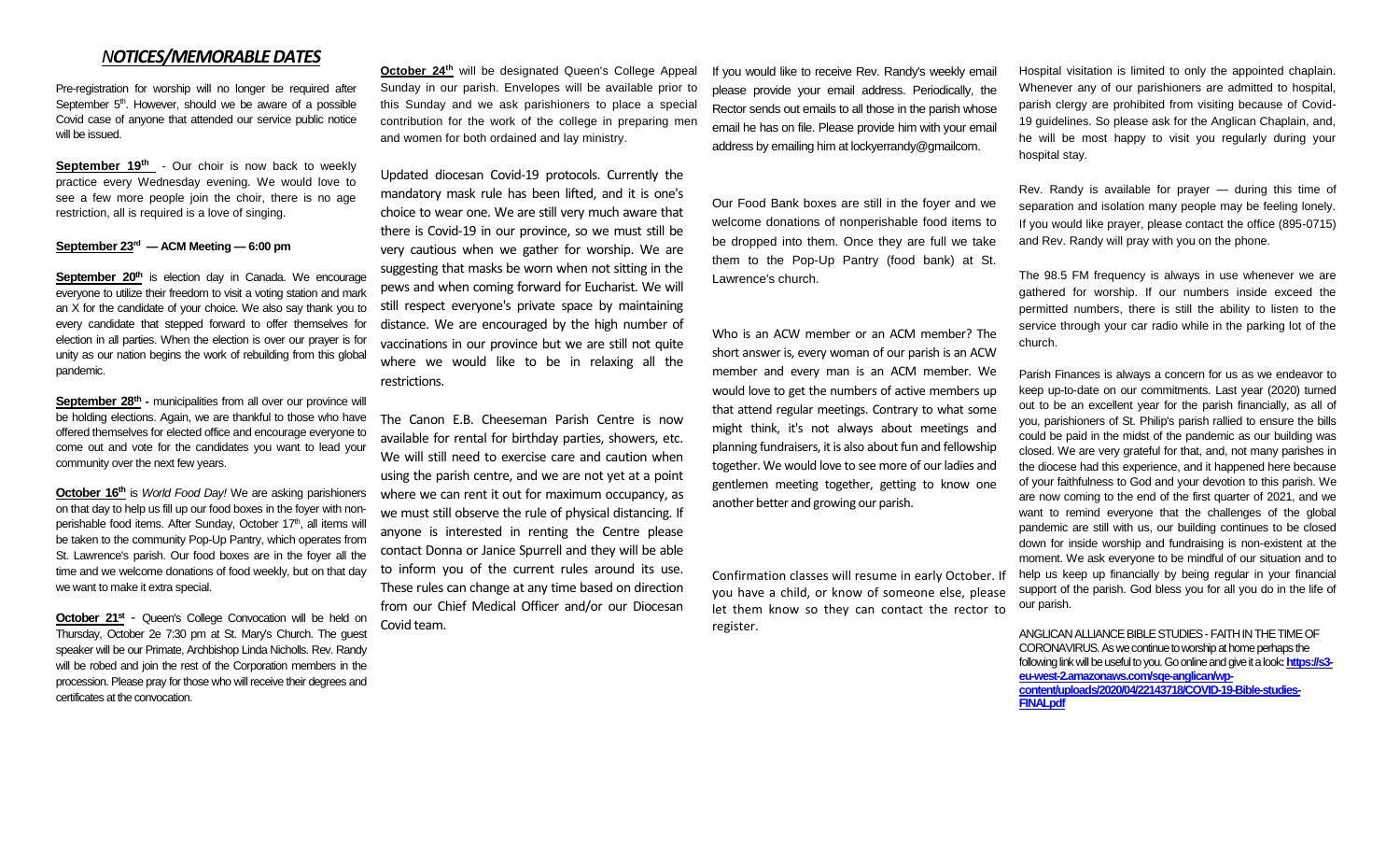### **A WARM WELCOME IS EXTENDED TO ALL OUR PARISHIONERS AND VISITORS WHO ARE WITH US TODAY. WE HOPE THAT GOD WILL BLESS US AS WE WORSHIP HIM HERE TOGETHER AT ST. PHIUP'S CHURCH.**

### From the Rector's desk:

We now find ourselves settling in once more for the Fall season, children are back to school, young people are in university and college, holidays are over, and we hate to think about it but we know that Summer is nearly over. Given the tumultuous year and half we have had, I hope every one of you was able to find some time for rest, refreshment and renewal of mind, body and spirit. It is my prayer that we will be able to look forward to a more normal sense of daily life; that we will recapture much of what we lost in this pandemic.

Here at St. Philip's parish, we are slowly and very cautiously beginning to resume some of the activities and ministries of the parish that were suspended at the beginning of the pandemic. We are still recommending that parishioners and visitors maintain some physical distancing between bubbles, and that masks be worn whenever moving around the building and worship area. Holy Communion, at least for the foreseeable future, will be received in one kind only (bread). We are not requiring people to be pre-registered for worship, but we will still be asking people to use hand sanitizer upon arrival. For a little while longer we will be printing the services in booklet form instead of passing out prayer and hymn books. This Sunday (September 19<sup>th</sup>) will mark the first time since the beginning of the pandemic that our choir has robed and sat in the choir stalls, where they will lead the congregation in three of the four hymns and the Lord's Prayer. Our very cautious approach throughout the pandemic, including our rigid sanitizing of seats, washrooms, and all surfaces, helped us to keep everyone of our worshippers safe.

We are also starting to get back to renting the Canon EB Cheeseman Parish Centre for small events, such as birthday parties and showers, again requiring renters to be stringent in cleaning up after each use. This Fall we look forward to opportunities to come together to enjoy a couple of sit-.

down meals. We have missed those times when parishioners got together to fellowship and share a meal. Both our ACW and our ACM groups are now back to monthly meetings, planning some fundraising events and helping the parish get back to some sense of normal, whatever that might look like

The after-school group known as the "Ballicatters" are also back to renting the parish centre, at this point we are concerned about their future. They still have a ways to go to reach the number of children needed to be a viable operation. This group contributes \$20,000 annually to the parish budget, an amount that goes a long way in helping us to meet our financial commitments. Please tell others that we have this service for young families operating from our building.

A couple of the programs we hope to get moving on soon that have been idle for the past 18 months is our Sunday School and Confirmation. I do have a couple of names for Confirmation and would welcome others. It is my hope that we will begin preparation in October with a view to have the bishop visit early in the New Year for the Confirmation service. Please let me know if you have young people to be confirmed. Even before the pandemic we were in need of Sunday School teachers and helpers, we are now asking that parishioners, especially those who may have young children, to come forward and sign up to help. Once we have enough to begin we will look to register children soon after. There is a sign-up sheet on the bulletin board in the foyer of the church. Again, everything we do will be done as carefully and safely as possible. We also invite everyone back to Sunday worship. During this pandemic we have missed you and long to see you again. Later in the fall we will plan to mark a particular Sunday to welcome everyone. Like all churches, we are in a rebuilding mode, trying to find our way back to where we were before Covid-19 came along and knocked us all backward. We will use the lessons of the past 18 months to see where we have been, where we are now and where God is calling us to be as the church. I'm sure in there somewhere God is calling us to look at ourselves, our lives, our church, and build on the experiences. Our worship services are every Sunday morning at 8:30 am and 10:30 am. And our invitation is to everyone to join us in the journey of faith we are all on. Blessings,

### **Computer Literacy Program for Seniors**

Do you find computers confusing and a bit intimidating? If so, you are not alone—but help is on the way.

Starting September 28, seniors can learn the basics of using computers. This includes how to use Facebook to contact family and friends; how to search for information; how to avoid fraud online—and much more.

If this is of interest, then sign up today—no experience is required. You may register by calling St. Lawrence parish office at 895-2215. You also do not need a computer, because these will be provided. Best of all, the instruction is free.

Classes will take place once a week, for twelve weeks (on Tuesdays), at the St. Lawrence Parish Hall on Portugal Cove Road. Sessions will go from 10 am to noon, and snacks shall be provided. You do not have to attend all of the classes—but it's going to be fun, so you might want to!

This project is sponsored by the Portugal Cove-St. Philip's Lions, with instruction provided by the Community Services Council. Volunteers from the Lions will be present to assist.

The Reverend Canon Amanda Taylor, B.A.; M.Div. (Hons.) The Parish of St. Lawrence, Portugal Cove Canon of Children, Youth and Ministry Vocations (709) 895-2215 (0) (709) 763-3676 (Cell)

\*\*\*\*\*\*\*\*\*\*\*\*\*\*\*\*\*\*\*\*\*\*\*\*\*\*\*\*\*\*\*\*

# **Dismissal**

**Go now in peace; never be afraid. God will go with you each hour of every day.**

**Go now in faith, steadfast strong and true. Know he will guide you in all you do.**

**Go now in love and show you believe. Reach out to others so all the world can see.**

**God will be there watching from above. Go now in peace, in faith and in love.**